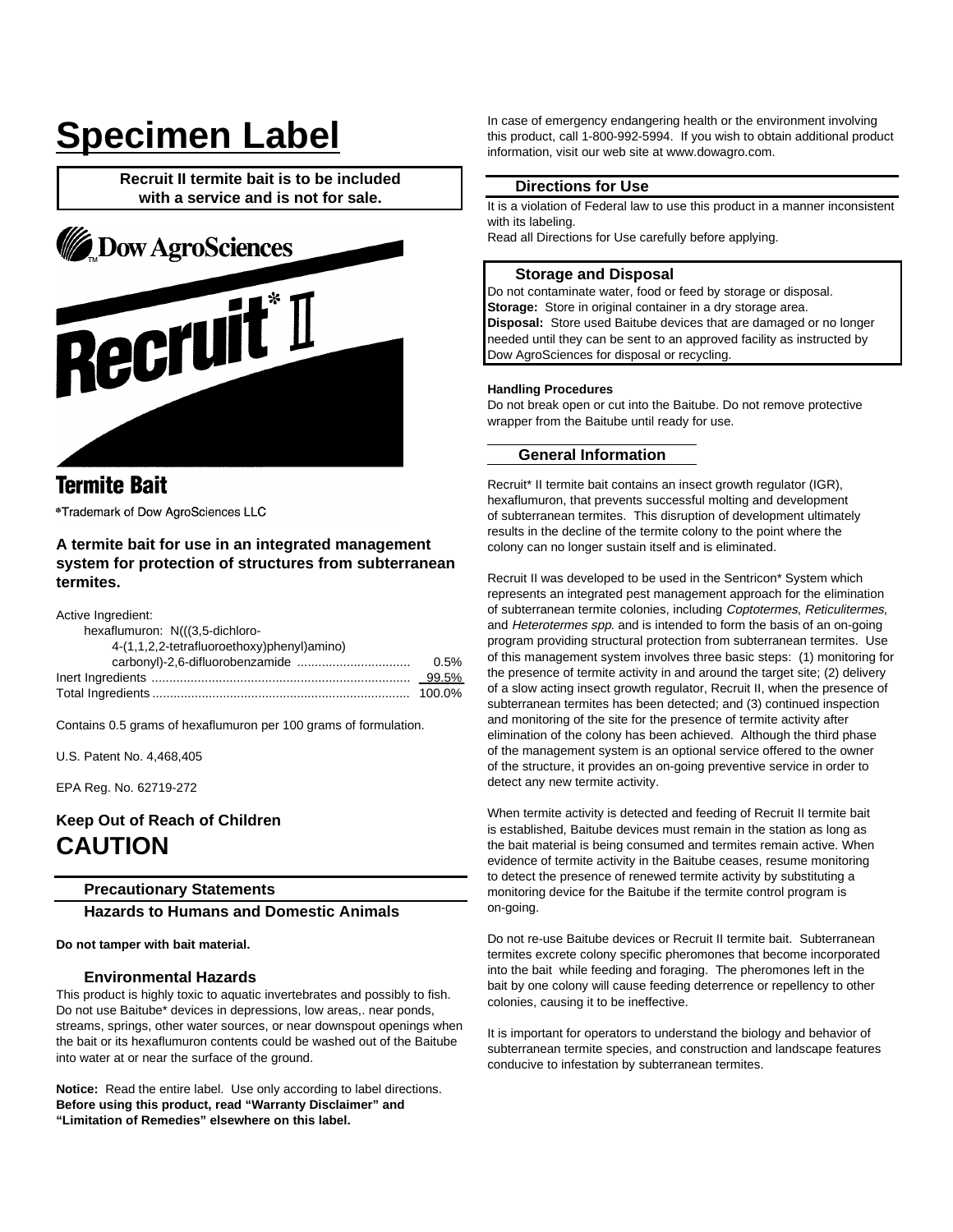## **Use Directions**

Target sites for this system can include buildings, fences, utility poles, decking, landscape plantings and trees or other features which could be damaged by termite feeding and foraging activity. Recruit II can be used on the inside or outside of foundation walls of crawl space areas or through concrete and asphalt if adequate soil is not accessible and such action is warranted.

#### **Monitoring**

The purpose of the monitoring phase is to detect the presence of subterranean termites. This procedure does not attract termites from other locations. When present, termites can be collected from monitoring devices placed in the Sentricon stations. Upon collection, these termites can be placed inside the Baitube containing Recruit II to force tunneling through the bait material. This facilitates their return to the colony for "recruiting" other nestmates to feed on Recruit II. This Self-Recruitment\* procedure further encourages the subterranean termite population to forage into and feed on Recruit II termite bait.

Identify critical areas suitable for placing Sentricon stations. Critical areas include locations within or adjacent to visible termite activity such as indicated by: foraging tubes, termite infested plants, wood, and other materials; and areas conducive to termite foraging (bath traps, moist soil in shaded areas, near irrigation sprinkler heads, roof down spouts and other moist areas, and near planting beds or other areas with plant root systems). Sentricon stations should be placed within 4 feet of critical areas unless placement is obstructed. Sentricon stations should not be placed in soil within 18 inches of structural foundations previously treated with a liquid termiticide. In addition to select critical areas, install Sentricon stations around the target site at intervals which do not exceed 20 feet where soil access is not restricted.

Inspect monitoring devices monthly for the first three months after installation at a site when termites are known to be active If no termite activity at a site is documented, then monitoring can be done on a bi-monthly or quarterly basis

When termite activity is observed in a monitoring device, and worker numbers are sufficient for Self-Recruitment (about 40 termites) then Baitube devices containing Recruit II and auxiliary Sentricon station(s) shall be installed per directions in section 2 of this label and monitoring resumed on at least a monthly basis. Continue monitoring for as long as there is evidence of termite activity in any Sentricon station at the site. If more than 75% of the Baitube device contents are consumed in one or more stations, stations should be inspected more frequently than monthly. Once active termites are no longer found in any Baitube, or Recruit II is no longer being consumed for two consecutive monitoring periods, replace the Baitube with a monitoring device and resume monitoring on a bi-monthly or quarterly basis if the control program is continuing. If auxiliary Sentricon stations have been installed they may be removed leaving the original Sentricon station in place.

**Note:** Unfavorable conditions such as excessive moisture or freezing of soil may temporarily disrupt feeding on Recruit II and monitoring devices. Resume monitoring after return of conditions favorable to termite activity.

## **Installation of the Baitube containing Recruit II**

The monitoring device should be replaced with a Baitube containing Recruit II when termites are present in the monitoring device in numbers sufficient for Self-Recruitment (about 40 or more worker termites). Proper use of the Baitube containing Recruit II termite bait will maximize the "recruitment" of nestmates and expose a larger number of termites from a target colony to the IGR containing material. The Self-Recruitment procedure is accomplished by transferring termites collected from the monitoring device to the Self-Recruitment chamber at the top of the Baitube according to the following procedure:

**Self-Recruitment Procedure**: Remove termites from the monitoring device and introduce them into the Self-Recruitment chamber in the top of the Baitube as follows (refer to Figure 1).

- 1. Prepare the Baitube for introduction of termites as follows:
	- (1) Remove the cap.
	- (2) Add a minimum of 0.7 ounces (approx. 20 ml) of water to the Self-Recruitment chamber. In arid areas and in dry soils, add up to up to 2.7 ounces (approx. 80 ml) of water before introducing termites to the chamber. This moisture is necessary for termites to survive the Self-Recruitment procedure. Allow the water to be completely absorbed by the bait before transferring termites to the chamber.
- 2. Transfer termites from the infested monitoring device to the Self-Recruitment chamber of the Baitube as follows:
	- (1) Remove monitoring device from the Sentricon station and place in a container suitable for collecting termites and associated debris that will be introduced into the Self-Recruitment chamber. A shallow pan works well for this purpose, or, with experience, users may fashion other devices more suitable for this purpose.
	- (2) Carefully remove termites, debris, soil and mud tube material from the surface of the monitoring device. Save this material to add to the Self-Recruitment chamber along with termites.
	- (3) Separate the halves of the monitoring device and gently tap them to dislodge as many termites as possible into the collecting pan.
	- (4) Introduce the termites and debris collected into the Self-Recruitment chamber of the Baitube. Excess debris and termites may be discarded or used to initiate the Self-Recruitment process in an auxiliary Sentricon station placed adjacent to the primary baited station (see Installation of Auxiliary Stations).
	- (5) Replace the cap of the Baitube. Avoid harming termites placed in the chamber when replacing the cap. If the chamber is overfilled, wait for excess termites to move out of the way to avoid injuring them since dead termites may repel nestmates from feeding at the bait station.
- 3. Remove the plastic covering of the Baitube at the perforations to expose the termite access holes before inserting into the Sentricon station.
- 4. Complete the Self-Recruitment procedure by Inserting the capped Baitube into the Sentricon station and replacing the outer cap of the station.